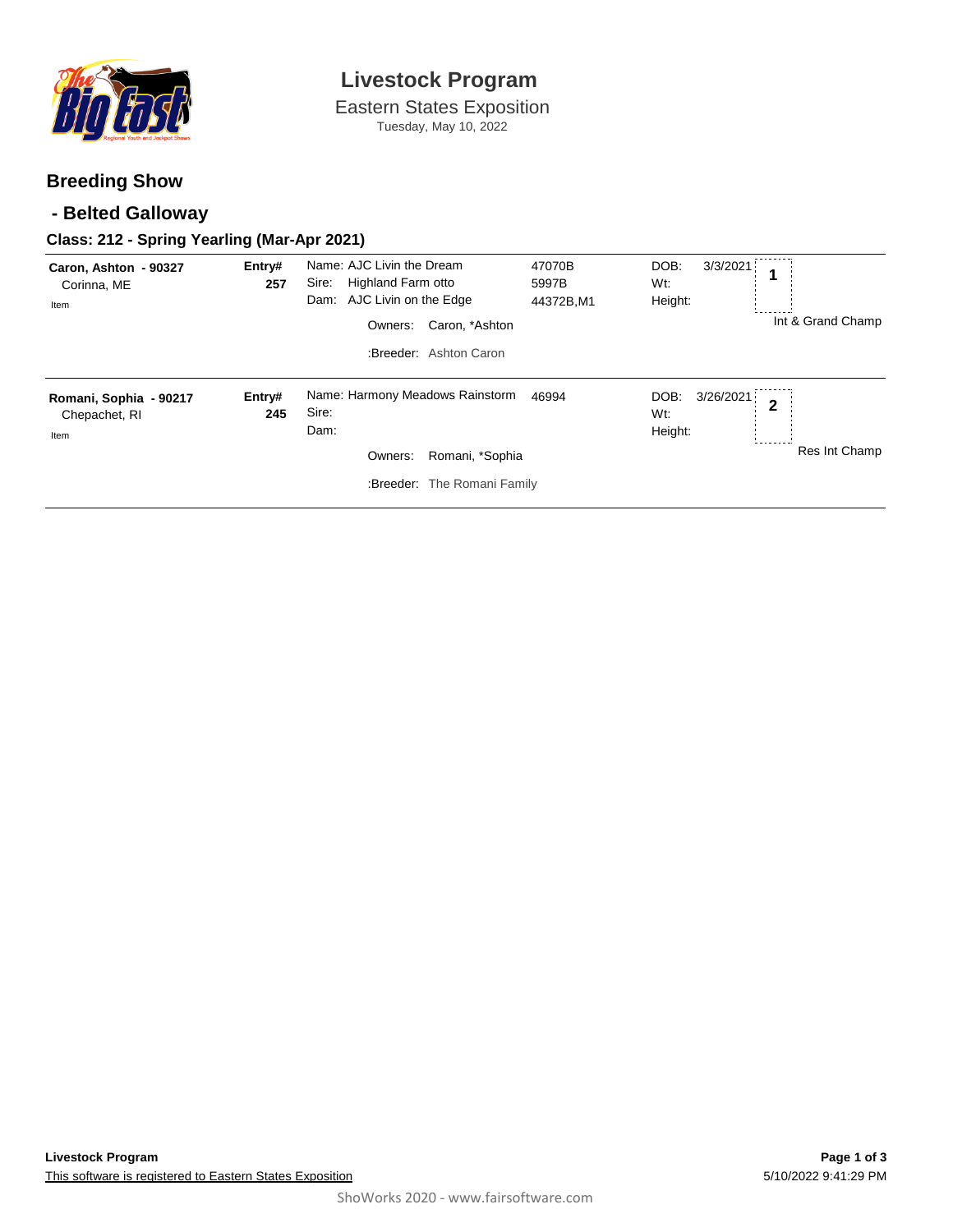

# **Livestock Program**

Eastern States Exposition Tuesday, May 10, 2022

#### **Class: 215 - Jr Yearling (Jan-Feb 2021)**

| Oatley, Olivia - 2148<br>Exeter, RI<br>Item     | Entry#<br>11  | Name: Oatleys Farm Parvati<br>Southdown Uniquie 9U<br>Sire:<br><b>TSVM Ophelia</b><br>Dam:<br>Oatley, *Olivia<br>Owners:<br>:Breeder: Victoria Oatley | 46609B<br>11781B<br>36823B | DOB:<br>Wt:<br>Height: | 2/8/2021<br>1            | Sr & Res Grand Champ |
|-------------------------------------------------|---------------|-------------------------------------------------------------------------------------------------------------------------------------------------------|----------------------------|------------------------|--------------------------|----------------------|
| Romani, Sophia - 90217<br>Chepachet, RI<br>Item | Entry#<br>246 | Name: Harmony Meadows Tsunami<br>Sire:<br>Dam:<br>Romani, *Sophia<br>Owners:<br>:Breeder: The Romani Family                                           | 46938                      | DOB:<br>Wt:<br>Height: | 1/9/2021<br>$\mathbf{2}$ | Res Sr Champ         |